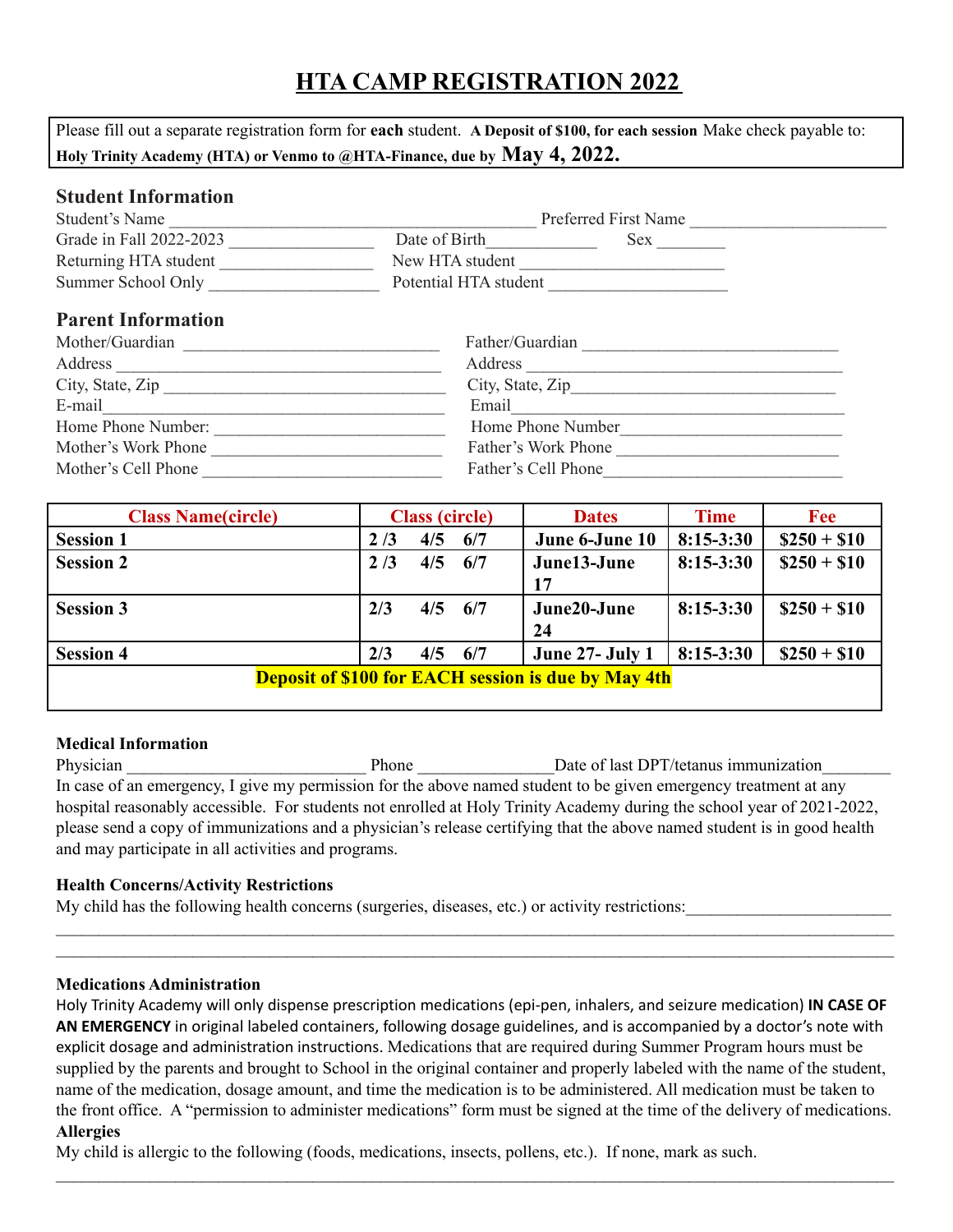# Parent Authorization and Release Form 2022

 $\mathcal{L}_\mathcal{L} = \mathcal{L}_\mathcal{L} = \mathcal{L}_\mathcal{L} = \mathcal{L}_\mathcal{L} = \mathcal{L}_\mathcal{L} = \mathcal{L}_\mathcal{L} = \mathcal{L}_\mathcal{L} = \mathcal{L}_\mathcal{L} = \mathcal{L}_\mathcal{L} = \mathcal{L}_\mathcal{L} = \mathcal{L}_\mathcal{L} = \mathcal{L}_\mathcal{L} = \mathcal{L}_\mathcal{L} = \mathcal{L}_\mathcal{L} = \mathcal{L}_\mathcal{L} = \mathcal{L}_\mathcal{L} = \mathcal{L}_\mathcal{L}$ 

#### **NOTE: HTA students with a Parent Authorization Form on file for the 2021-2022 school year do not need to complete this form.**

|                        |                                                                                                              | of                                                                                                                                    |
|------------------------|--------------------------------------------------------------------------------------------------------------|---------------------------------------------------------------------------------------------------------------------------------------|
| (Parent/guardian name) |                                                                                                              | (street address)                                                                                                                      |
|                        |                                                                                                              |                                                                                                                                       |
|                        | am the $\qquad \qquad \qquad \qquad$ of $\qquad \qquad \qquad$ ,                                             |                                                                                                                                       |
|                        | (father/mother/guardian)                                                                                     | (student name)                                                                                                                        |
|                        | a minor, who is enrolled in the HTA Camp, 13555 Hillcrest Road, Dallas, Dallas County of the State of Texas. |                                                                                                                                       |
|                        |                                                                                                              | A. Authorization to Consent to Medical Treatment: In the event I cannot be contacted to give my consent, I hereby authorize           |
|                        | Holy Trinity Academy, its officers, agents, and employees to consent for me to:                              |                                                                                                                                       |
|                        | 1. The administration of any treatment deemed necessary by a licensed physician or dentist, and              |                                                                                                                                       |
|                        |                                                                                                              | 2. The transfer of the minor to any hospital reasonably accessible. I understand that this authorization is given to provide          |
|                        |                                                                                                              | authority and power on the part of Holy Trinity Academy, its officers, agents, and employees to give specific consent to any          |
|                        |                                                                                                              | examination, diagnosis, treatment or hospital care which, in the judgment of a licensed physician or dentist is deemed                |
|                        | necessary.                                                                                                   |                                                                                                                                       |
| В.                     |                                                                                                              | Authorization to participate in water play. I give my consent for the above named student to participate in water activities          |
|                        | associated with the course(s) in which he/she is enrolled at Holy Trinity Academy.                           |                                                                                                                                       |
|                        |                                                                                                              | Permission To Use Photographs: Holy Trinity Academy has my permission to use any photographs, art projects, or videos of              |
|                        | my child in any future promotion or advertising materials. Yes________ No_______                             |                                                                                                                                       |
|                        |                                                                                                              |                                                                                                                                       |
|                        |                                                                                                              | I understand that Holy Trinity Academy does not assume any responsibility in case an accident occurs. In consideration of the above   |
|                        |                                                                                                              | named student being permitted to make such trips and take part in activities, I hereby agree to waive all claims, release indemnify,  |
|                        |                                                                                                              | defend, and hold harmless Holy Trinity Academy, its Trustees, Head of School, Heads Lower and Summer School, Faculty, agents,         |
|                        |                                                                                                              | employees, and invitees together with all persons, including parents of students of Holy Trinity Academy, assisting with any phase of |

employees, and invitees together with all persons, including parents of students of Holy Trinity Academy, assisting with any phase of such trips and activities(excluding paid certificate carriers), from any and all claims, suits, losses, damages, causes of action or other liabilities, including all expenses of litigation and/or settlement, which may arise in connection with such trips and all liability by reason of any accident or injury suffered by the above named student while on such trips or participation in such activities. I HEREBY FURTHER EXPRESSLY AGREE THAT SUCH INDEMNITY WILL APPLY WHETHER THE CLAIMS, SUITS, LOSSES, DAMAGES, CAUSES OF ACTION OR OTHER LIABILITIES ARISE IN WHOLE OR IN PART FROM ANY FORM OF NEGLIGENCE OF SAID PARTIES.

| Child's Full Name                                |              | Date of Birth    |       |
|--------------------------------------------------|--------------|------------------|-------|
| Allergies of Child                               |              |                  |       |
| Family Physician                                 |              | Phone            |       |
| Guarantor's Insurance Co.                        |              | Carrier/Employer |       |
| <b>Contract Number</b>                           |              | Group Number     |       |
| <b>Emergency Contact 1</b>                       | Relationship |                  | Phone |
| <b>Emergency Contact 2</b>                       | Relationship |                  | Phone |
| Authorization to Pick Up Child (if not a parent) |              |                  |       |
| Name                                             | Phone        | Driver License # |       |